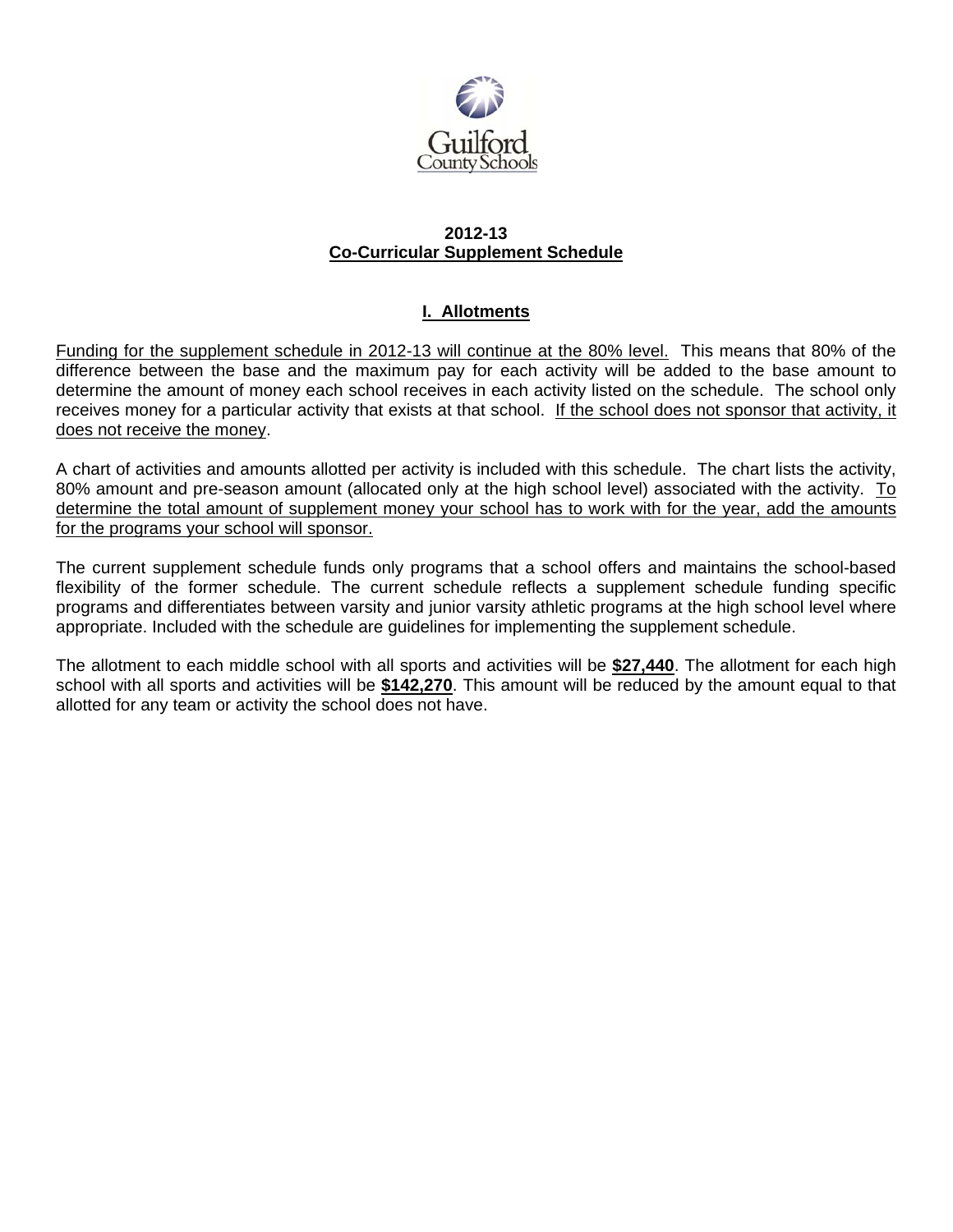| <b>Athletics - High Schools</b>      |        |                   |  |  |  |
|--------------------------------------|--------|-------------------|--|--|--|
| Program                              | 80%    | <b>Pre-Season</b> |  |  |  |
| Trainer - Certified; First Responder | 9,380  | 1,920             |  |  |  |
| <b>Varsity Football</b>              | 17,620 | 5,760             |  |  |  |
| <b>Varsity Men's Soccer</b>          | 3,760  | 1,920             |  |  |  |
| J.V. Men's Soccer                    | 1,460  | 960               |  |  |  |
| <b>Varsity Volleyball</b>            | 2,040  | 400               |  |  |  |
| J.V. Volleyball                      | 1,440  | 400               |  |  |  |
| <b>Cross Country</b>                 | 2,700  | 800               |  |  |  |
| <b>Women's Tennis</b>                | 1,800  | 400               |  |  |  |
| <b>Varsity Cheerleading</b>          | 3,120  | 400               |  |  |  |
| J.V. Cheerleading                    | 2,220  | 400               |  |  |  |
| Varsity Men's Basketball             | 5,580  |                   |  |  |  |
| J.V. Men's Basketball                | 1,920  |                   |  |  |  |
| Varsity Women's Basketball           | 5,580  |                   |  |  |  |
| J.V. Women's Basketball              | 1,920  |                   |  |  |  |
| Wrestling                            | 4,060  |                   |  |  |  |
| Swimming                             | 3,220  |                   |  |  |  |
| <b>Indoor Track</b>                  | 1,360  |                   |  |  |  |
| <b>Varsity Baseball</b>              | 4,340  |                   |  |  |  |
| J.V. Baseball                        | 1,580  |                   |  |  |  |
| <b>Varsity Softball</b>              | 4,340  |                   |  |  |  |
| J.V. Softball                        | 1,580  |                   |  |  |  |
| Men's Track                          | 3,960  |                   |  |  |  |
| Women's Track                        | 3,960  |                   |  |  |  |
| Varsity Women's Soccer               | 3,760  |                   |  |  |  |
| J.V. Women's Soccer                  | 1,460  |                   |  |  |  |
| Men's Tennis                         | 1,800  |                   |  |  |  |
| Men's Golf                           | 1,580  |                   |  |  |  |
| Women's Golf                         | 1,580  | 400               |  |  |  |
| Men's Lacrosse                       | 3,360  |                   |  |  |  |
| Women's Lacrosse                     | 3,360  |                   |  |  |  |
| <b>Bowling</b>                       | 500    |                   |  |  |  |

#### **Arts and Activities - High School**

|                        | ັ     |                   |
|------------------------|-------|-------------------|
| Program                | 80%   | <b>Pre-Season</b> |
| <b>Band</b>            | 3,920 | 960               |
| Flag Team              | 700   |                   |
| High I.Q.              | 2,100 |                   |
| NFL (Debate)           | 1,400 |                   |
| <b>Student Council</b> | 1,400 |                   |
| Drama                  | 1,400 |                   |
| Chorus                 | 1,400 |                   |
| Yearbook               | 1,400 |                   |
| Newspaper              | 1,400 |                   |
| Orchestra              | 840   |                   |

| <b>Other Activities - High School</b> |       |  |  |  |  |  |
|---------------------------------------|-------|--|--|--|--|--|
| <b>Program</b>                        | 100%  |  |  |  |  |  |
| <b>Field Maintenance</b>              | 2,250 |  |  |  |  |  |
| <b>Weight Training</b>                | 2,250 |  |  |  |  |  |
| Open Gym                              | 750   |  |  |  |  |  |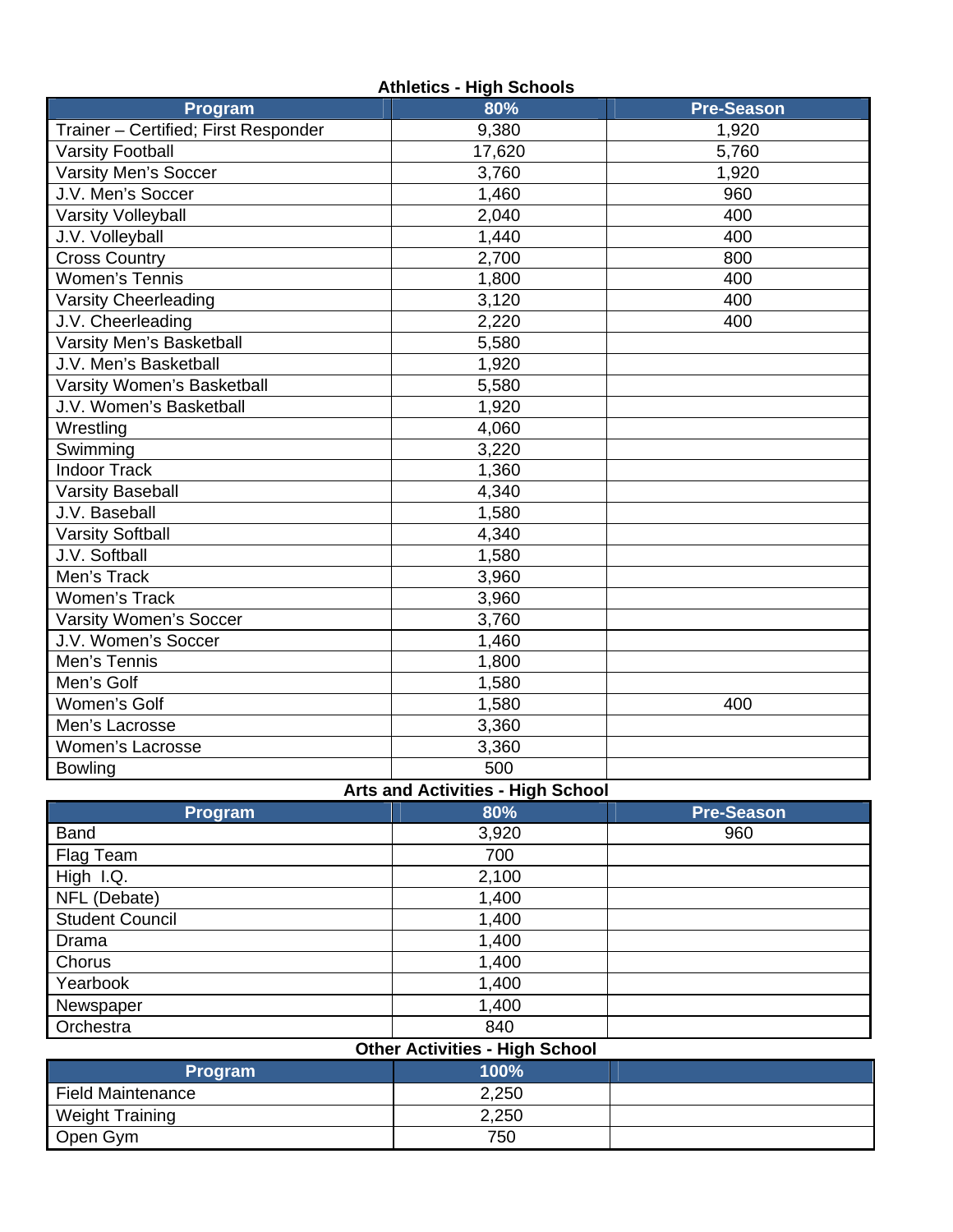### **Athletics – Middle Schools**

| Program                  | 80%   |                 |
|--------------------------|-------|-----------------|
| <b>Athletic Director</b> | 2,040 |                 |
| Football                 | 3,440 | 1 head, 1asst.  |
| Boy's Soccer             | 1,300 | 1 head          |
| Girl's Soccer            | 1,300 | 1 head          |
| Boy's Volleyball         | 1,240 | 1 head          |
| Girl's Volleyball        | 1,240 | 1 head          |
| Boy's Basketball         | 1,640 | 1 head          |
| Girl's Basketball        | 1,640 | 1 head          |
| Cheerleading             | 1,480 | 1 head          |
| Boy's Track              | 1,200 | 1 head          |
| Girl's Track             | 1,920 | 1 head, 1 asst. |
| <b>Baseball</b>          | 1,360 | 1 head          |
| Softball                 | 1,360 | 1 head          |
| Wrestling                | 1,240 | 1 head          |
| Golf                     | 720   | 1 head          |

#### **Arts/Activities – Middle Schools**

| Program                | 80%   |  |
|------------------------|-------|--|
| <b>Band</b>            | 1,080 |  |
| Chorus                 | 1,080 |  |
| <b>Student Council</b> | 960   |  |
| Orchestra              | 600   |  |
| Yearbook               | 600   |  |

## **Co-Curricular Supplement Guidelines**

- All supplements are to be paid for work performed outside the regular school day.
- Supplements for coaches and sponsors are paid through an extended employment agreement (EEA). An EEA should be created for each individual being paid from the Co-Curricular Supplement Schedule and **submitted to the district Director of Activities, Athletics, and Drivers Education** for approval at the beginning of the period of employment. Signatures should be obtained from each person listed on the Extended Employment Agreement. Designate in the "Notes" section the duty for which the supplement is being paid. The Director of Athletics/Activities will notify schools when to turn in Extended Employment Agreements for each season.
- When creating the EEA, a budget code is required. Budget codes are different for coaching and activity sponsors and the three-digit school code must be added where (XXX) is included below.
	- Athletics Budget Code: **2-5501-001-192-XXX**
	- Activities Budget Code**: 2-5503-001-192-XXX**

**Note: Different budget codes are used for high school athletic directors and 11th month band.**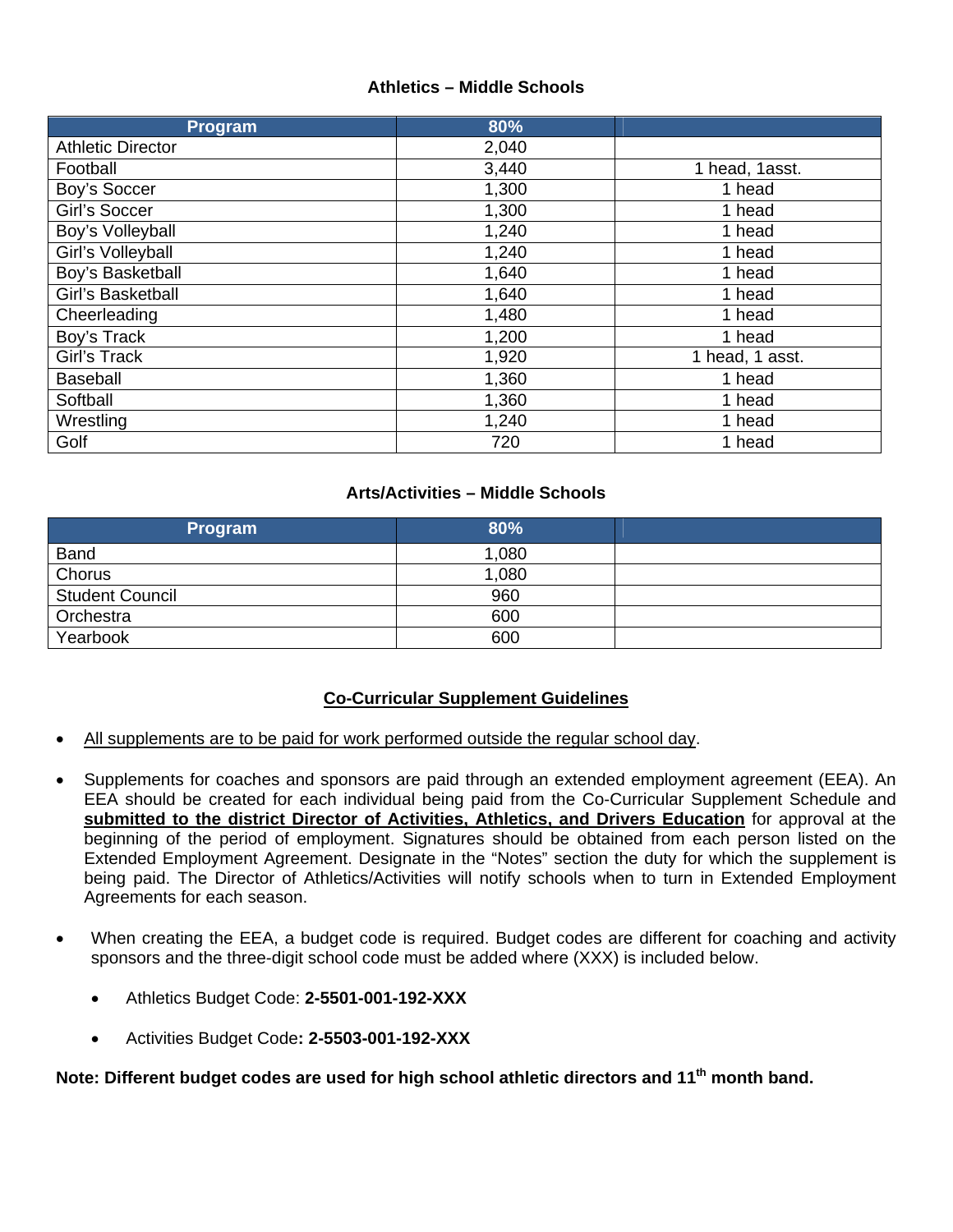- Upon satisfactory completion of responsibilities, the principal or athletic director must send pay authorization to the payroll specialist for their respective school. Payroll must have the authorization at least 10 days prior to the actual pay date.
- Supplements for athletic positions will be paid at the end of each sports season (Fall November, Winter March, Spring – May). If a supplemented athletic position totals \$1,500 or more, payment may be made in three installments at the completion of thirds of the season. Payment direction should be made under "Notes/Comments" section of the Extended Employment Agreement (i.e. pay 1/3 September, 1/3 October, 1/3 November). The payment schedule using this option should be:

| <b>Fall Sports</b><br>$\blacksquare$ | September, October, November |
|--------------------------------------|------------------------------|
| Winter Sports -                      | January, February, March     |
| Spring Sports -                      | April, May, June             |

- Principals or athletic directors must notify payroll when portions of the season are completed so individuals may receive payment of supplements.
- Each new non-faculty paid coach must complete an on-line classified application. In addition, the I-9 form with the attached copy of **social security card and driver's license,** withholding forms, release form, completed Health Certificate, ESRR, and a signed copy of the classified application must be submitted before a non-faculty coach can be approved by Human Resources. In-state and out-of-state criminal records checks covering the past 10 years will be obtained by the district. New non-faculty coaches are not to coach until the completed application and paperwork have been approved by Human Resources.
- Principals must request a waiver for all non-faculty head coaches. Waivers are granted on a sport-by-sport and seasonal basis. Waivers must be requested for each sport and season. Refer to Board of Education Policy GBDBA and Procedures GBDBA-P for additional information.
- **High school athletic directors may not coach**. Athletic directors do not receive pre-season pay.
- High school athletic directors teach classes ½ day (two periods for block schools, three periods for traditional schools) or have a ½ day assignment as determined by the principal.
- Athletic trainers and first responders will not be paid to coach while working as athletic trainers or first responders.
- Any individual coaching more than one team in the same sport season, i.e. varsity and junior varsity, may receive the supplement for that sport plus an additional amount falling within the range listed for "additional coach."
- Each school will develop a plan for paying supplements based on the range of the supplement schedule and funding allotments determined by programs actually offered at that school. The plan will be submitted to the Director of Athletics/Activities for review.
- **Classified employees** (any employees in non-exempt status under the Fair Labor Standards Act), i.e. teacher assistants, bus drivers, custodians, secretaries, etc., **may not be hired for paid coaching positions during their 10-month term of employment.**
- **Classified employees may volunteer their services for coaching and must fill out the Non-Exempt Employee Volunteer Agreement.** A copy of this should be sent to the district athletic director.
- **Classified substitute teachers may volunteer to coach. They may not be paid to coach at the same time they are being paid as a classified substitute. Certified substitute teachers may be paid to coach.**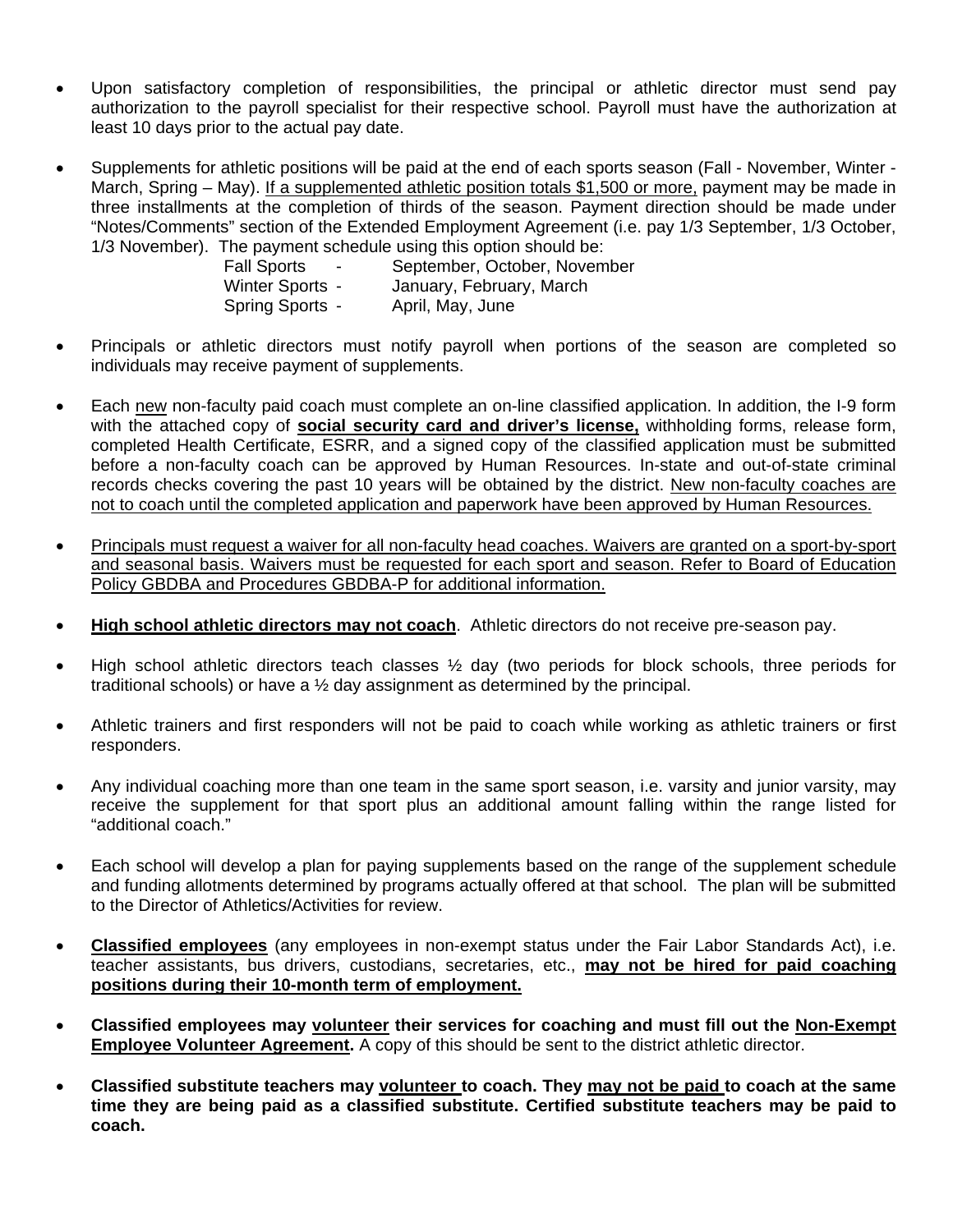High school head band directors may be paid for up to 21.5 days in addition to their regular 10-month term of employment as a teacher. An Extended Employment Agreement must be prepared for them to receive this pay. Head band directors will not receive pre-season pay. The budget code to use for this 11<sup>th</sup> month of pay for high school band directors is 2-5502-001-192-school number for 2012-13. Principals must notify payroll when the 11<sup>th</sup> month term of employment is complete.

| <b>Head</b>    | <b>Sport</b>               | Range     | <b>Assistant</b> | <b>Sport</b> | Range     |
|----------------|----------------------------|-----------|------------------|--------------|-----------|
|                | <b>Athletic Director</b>   | 1400-2200 |                  |              |           |
|                | Football                   | 1400-2200 |                  | Football     | 1000-1500 |
| $\overline{2}$ | <b>Basketball</b>          | 1200-1750 |                  |              |           |
| $\overline{2}$ | Soccer                     | 1100-1350 |                  |              |           |
| $\overline{2}$ | Track                      | 1000-1250 |                  | <b>Track</b> | 600-750   |
|                | Cheerleaders               | 1200-1550 |                  |              |           |
| $\overline{2}$ | Volleyball                 | 1000-1300 |                  |              |           |
|                | <b>Baseball</b>            | 1000-1450 |                  |              |           |
|                | Softball                   | 1000-1450 |                  |              |           |
|                | Wrestling                  | 800-1350  |                  |              |           |
|                | Golf                       | 600-750   |                  |              |           |
|                |                            |           |                  |              |           |
|                | <b>Optional Positions*</b> |           |                  |              |           |
|                | Tennis                     | 600-750   |                  |              |           |
|                | <b>Additional Coach</b>    | 600-750   |                  |              |           |

#### **Guilford County Schools Extra Duty Supplement Schedule - Middle Schools - Athletics**

**\*Note: Optional positions are not included in the allotment for co-curricular supplements.** 

#### **Guilford County Schools Extra Duty Supplement Schedule - Middle Schools – Arts/Activities**

| <b>Head</b> | <b>Activity</b>        | Range    |  |  |
|-------------|------------------------|----------|--|--|
|             | <b>Band</b>            | 900-1125 |  |  |
|             | Chorus                 | 900-1125 |  |  |
|             | <b>Student Council</b> | 800-1000 |  |  |
|             | Orchestra              | 500-625  |  |  |
|             | Yearbook               | 500-625  |  |  |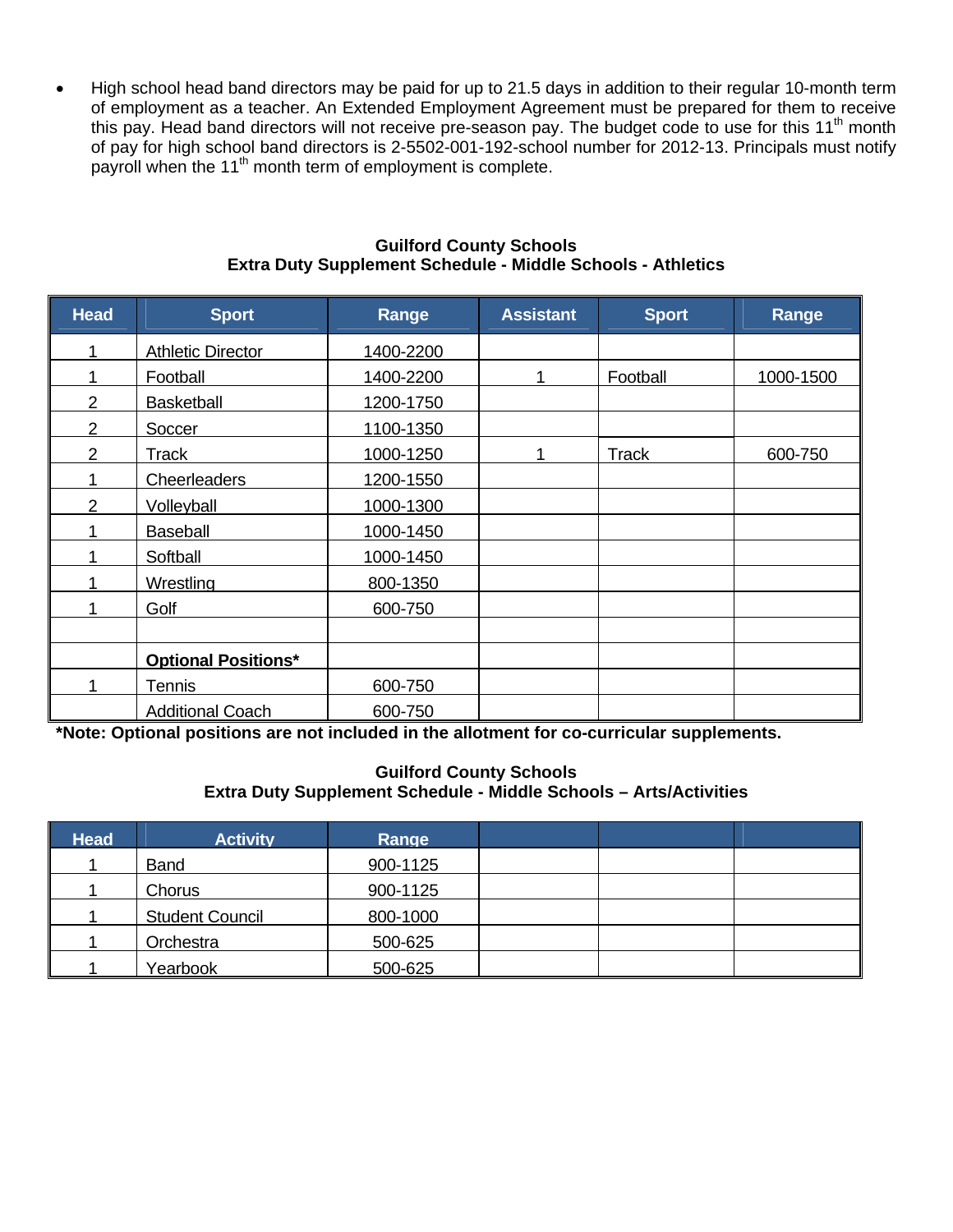## **Guilford County Schools Extra-Duty Supplement Schedule - High Schools - Athletics**

| <b>Head</b>    | <b>Sport</b>                                                   | Range                                                        | Asst.               | <b>Sport</b>                                         | Range                                                   |
|----------------|----------------------------------------------------------------|--------------------------------------------------------------|---------------------|------------------------------------------------------|---------------------------------------------------------|
| 1              | <b>Certified Trainer or</b><br>Sports Medicine Spec.<br>(NATA) | Fall:<br>2000-3000<br>Wtr:<br>1200-1800<br>1600-2400<br>Spg: | 1                   | <b>Certified Trainer or</b><br>Sports Medicine Spec. | 900-1350<br>Fall:<br>400-600<br>Wtr.<br>600-900<br>Spg. |
| or 1           | <b>First Responder</b>                                         | Fall:<br>1600-2400<br>Wtr.<br>800-1200<br>1200-1800<br>Spg.  |                     |                                                      |                                                         |
| 1              | Football                                                       | 3800-5700                                                    | $\overline{2}$<br>3 | Football (Lev.1)<br>Football (Lev.2)                 | 1800-2700<br>1300-2700                                  |
| $\overline{2}$ | Varsity Basketball                                             | 2300-4000                                                    | $\overline{2}$      | Varsity Basketball                                   | 1200-2100                                               |
| 2              | J.V. Basketball                                                | 1200-2100                                                    |                     |                                                      |                                                         |
| 1              | <b>Varsity Baseball</b>                                        | 1800-3000                                                    | $\mathbf 1$         | <b>Varsity Baseball</b>                              | 900-1750                                                |
| 1              | J.V. Baseball                                                  | 900-1750                                                     |                     |                                                      |                                                         |
| 1              | <b>Varsity Softball</b>                                        | 1800-3000                                                    | $\mathbf{1}$        | <b>Varsity Softball</b>                              | 900-1750                                                |
| 1              | J. V. Softball                                                 | 900-1750                                                     |                     |                                                      |                                                         |
| 1              | Wrestling                                                      | 1800-2700                                                    | 1                   | Wrestling                                            | 900-1700                                                |
| $\overline{2}$ | <b>Varsity Soccer</b>                                          | 1500-2500                                                    | $\overline{2}$      | <b>Varsity Soccer</b>                                | 900-1600                                                |
| $\overline{2}$ | J.V. Soccer                                                    | 900-1600                                                     |                     |                                                      |                                                         |
| 2              | Track                                                          | 1500-2500                                                    | $\overline{2}$      | <b>Track</b>                                         | 900-1850                                                |
| 1              | Swimming                                                       | 1500-2250                                                    | 1                   | Swimming                                             | 800-1200                                                |
| 1              | <b>Varsity Cheerleaders</b>                                    | 2000-3400                                                    | 1                   | JV Cheerleaders                                      | 1500-2400                                               |
| 1              | Varsity Volleyball                                             | 1400-2200                                                    | 1                   | Volleyball                                           | 800-1600                                                |
| 1              | <b>Cross Country</b>                                           | 1000-1900                                                    | 1                   | <b>Cross Country</b>                                 | 700-1050                                                |
| 2              | Tennis                                                         | 1000-2000                                                    |                     |                                                      |                                                         |
| $\overline{2}$ | Golf                                                           | 900-1750                                                     |                     |                                                      |                                                         |
| 1              | <b>Indoor Track</b>                                            | 800-1500                                                     |                     |                                                      |                                                         |
| 2              | Lacrosse                                                       | 1500-2250                                                    | $\overline{2}$      | Lacrosse                                             | 900-1350                                                |
| 1              | <b>Bowling</b>                                                 | 500                                                          |                     |                                                      |                                                         |
|                | <b>Other Athletics</b>                                         |                                                              |                     | <b>Optional Positions</b>                            |                                                         |
| 1              | <b>Field Maintenance</b>                                       | 1500-2250                                                    |                     | Additional<br>Coach/administrative                   | 700-1050                                                |
| 1              | <b>Weight Training</b>                                         | 1500-2250                                                    |                     |                                                      |                                                         |
| 1              | Gym Open                                                       | 500-750                                                      |                     |                                                      |                                                         |

## Pre-season pay at \$80 per day - maximum 12 days - Football, Men's Soccer, Athletic Trainer/First Responder

Pre-season pay at \$40 per day - maximum 10 days - Volleyball, Women's Tennis, Cross Country, Cheerleaders, Women's Golf

## **High School Athletic Directors (Years)**

|      |      |      |      |      | --   |      |      |      |      |      |      |      |      |      |      |
|------|------|------|------|------|------|------|------|------|------|------|------|------|------|------|------|
|      |      |      |      |      |      |      |      |      |      | 10   |      | . .  | . .  | 1Д   | 151  |
| 3800 | 3900 | 4000 | 4200 | 4300 | 4400 | 4700 | 4800 | 4900 | 5000 | 5100 | 5200 | 5300 | 5400 | 5600 | 5800 |